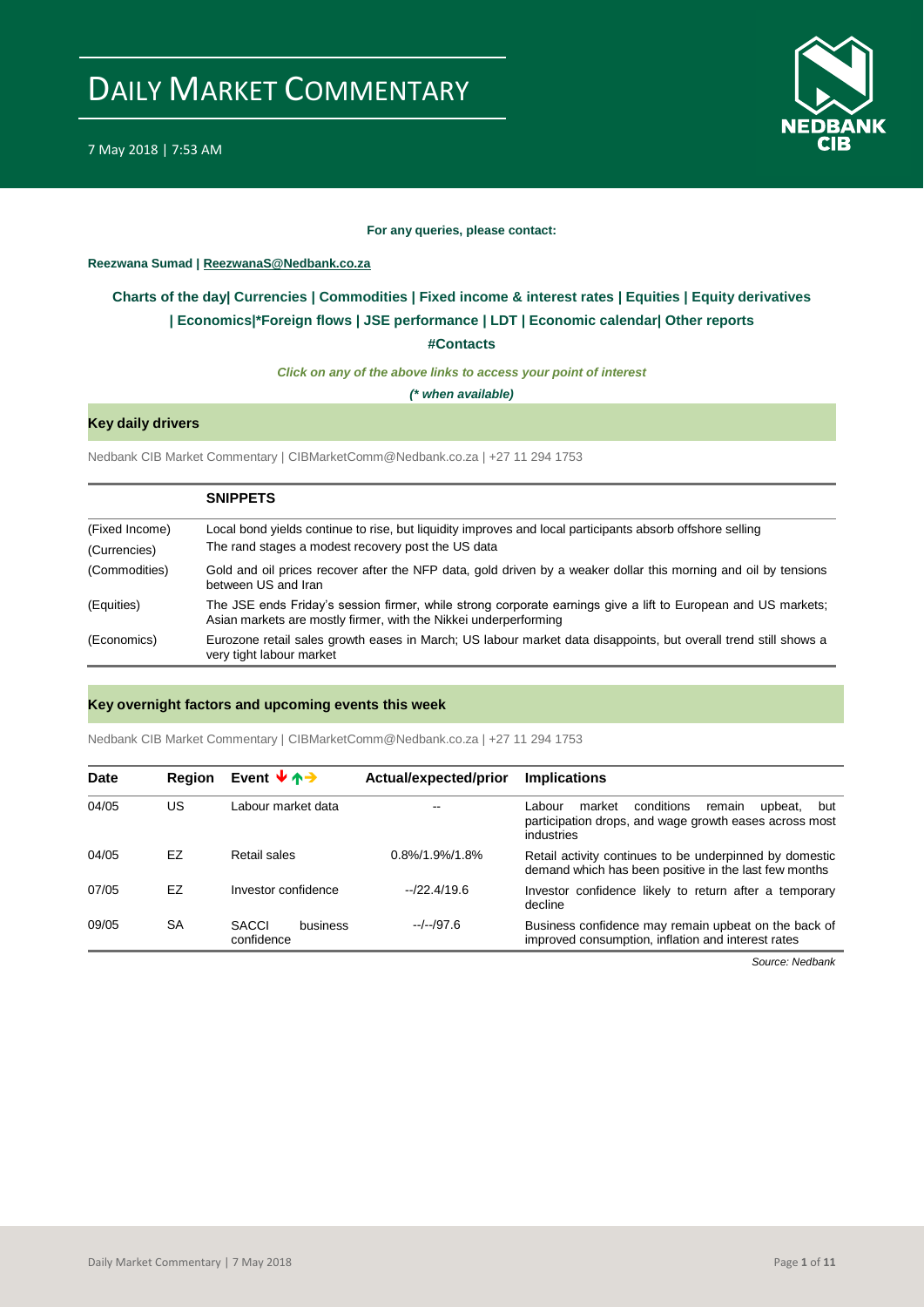

# <span id="page-1-0"></span>**Fixed income and interest rates [back to top](#page-0-0) back to top**

Bond flow sales |+2711 535 4021 | Corporate Money Markets | +2711 535 4007 | Business Bank Money Markets | +2711 535 4006

|                                 |               | Δ              | $\lambda$        | $\Lambda$  | $\lambda$ | <b>MTD</b> trend |
|---------------------------------|---------------|----------------|------------------|------------|-----------|------------------|
| <b>Bonds</b>                    | Last price    | 1 <sub>d</sub> | <b>MTD</b>       | <b>YTD</b> | 12Month   |                  |
|                                 | $\frac{0}{2}$ | bps            | bps              | bps        | bps       |                  |
| R204-0.6 yrs                    | 6.74          | $-0.50$        | $-1.40$          | $-31.90$   | $-0.71$   | ⊕                |
| R208-2.9 yrs                    | 7.43          | 1.95           | 14.75            | $-13.25$   | $-0.29$   | 合                |
| R186-8.6 yrs                    | 8.34          | 2.55           | 15.45            | $-25.35$   | $-0.39$   | 企                |
| R2048-29.8 yrs                  | 9.20          | 1.00           | 16.30            | $-51.30$   | $-0.51$   | 合                |
| <b>US 10 yr</b>                 | 2.95          | 0.19           | $-0.15$          | 54.62      | 60.29     | ⊕                |
| <b>UK 10 yr</b>                 | 1.40          | 1.00           | $-1.80$          | 21.00      | 28.40     | ⊕                |
| German 10 yr                    | 0.54          | 1.20           | $-1.50$          | 11.70      | 15.00     | ⊕                |
| Japan 10 yr                     | 0.04          | $-0.10$        | $-1.10$          | $-0.40$    | 2.30      | ⊕                |
|                                 |               | Δ              | Δ                | Δ          | Δ         | <b>MTD</b> trend |
| <b>Money Market</b>             | Last price    | 1 <sub>d</sub> | <b>MTD</b>       | <b>YTD</b> | 12Month   |                  |
|                                 | %             | bps            | bps              | bps        | bps       |                  |
| SA repo rate                    | 6.50          | 0.00           | 0.00             | $-25.00$   | $-50.00$  |                  |
| SA prime rate                   | 10.00         | 0.00           | 0.00             | $-25.00$   | $-50.00$  | ⇛                |
| SA CPI (MTD = previous month)   | 3.80          |                | $-20.00$         |            |           | ⊕                |
| SA 3m JIBAR                     | 6.90          | 0.00           | 0.00             | $-25.80$   | $-44.20$  |                  |
| SA 3m NCD                       | 6.90          | 0.00           | 0.00             | $-25.00$   | $-45.00$  |                  |
| SA 6m NCD                       | 7.40          | $-2.50$        | 0.00             | $-20.00$   | $-50.00$  |                  |
| SA 12m NCD                      | 7.85          | 2.50           | 10.00            | $-5.00$    | $-45.00$  | 合                |
| US 3m LIBOR                     | 2.37          | 0.59           | 0.61             | 67.48      | 118.98    | ⇑                |
| UK 3m LIBOR                     | 0.67          | $-1.44$        | $-3.75$          | 15.18      | 34.98     | ⊕                |
| Japan 3m LIBOR                  | $-0.03$       | $-0.33$        | $-0.08$          | $-0.70$    | $-3.16$   | ⇩                |
| Source: Bloomberg & Nedbank CIB | Time          |                | 2018/05/07 06:45 |            |           |                  |

|                                  |            | Δ       | Δ          | Δ          | Δ        | <b>MTD</b> trend |
|----------------------------------|------------|---------|------------|------------|----------|------------------|
| <b>FRAs and Swaps</b>            | Last price | 1d      | <b>MTD</b> | <b>YTD</b> | 12Month  |                  |
|                                  | %          | bps     | bps        | bps        | bps      |                  |
| 3X6 FRA                          | 6.85       | $-0.50$ | 4.00       | $-4.00$    | $-42.00$ | 企                |
| 6X9 FRA                          | 6.86       | 0.00    | 4.00       | 3.00       | 4.00     | 企                |
| 9X12 FRA                         | 6.84       | $-1.00$ | 6.00       | 5.00       | $-25.00$ | 企                |
| <b>18X21 FRA</b>                 | 7.01       | $-1.00$ | 11.00      | 3.00       | $-13.00$ | 企                |
| SA 2yr Swap                      | 7.00       | 7.61    | 15.11      | 6.93       | $-17.59$ | 企                |
| SA 3yr Swap                      | 7.05       | $-1.04$ | 7.50       | $-0.50$    | $-21.70$ | 企                |
| SA 5yr Swap                      | 7.32       | $-0.75$ | 7.75       | $-0.75$    | $-20.50$ | ⇑                |
| SA 10yr Swap                     | 7.81       | $-1.00$ | 8.00       | $-11.50$   | $-22.00$ | 企                |
| SA 15yr Swap                     | 8.09       | $-1.00$ | 8.00       | $-7.00$    | $-13.00$ | 企                |
|                                  |            | Δ       |            | Δ          |          |                  |
|                                  |            |         | Δ          |            | Δ        | <b>MTD</b> trend |
| <b>Spreads</b>                   | Last price | 1d      | <b>MTD</b> | <b>YTD</b> | 12Month  |                  |
|                                  | %          | bps     | bps        | bps        | bps      |                  |
| 2v10v                            | $-0.81$    | 8.61    | 7.11       | 18.43      | 4.41     | 企                |
| 3v10v                            | $-0.77$    | $-0.04$ | $-0.50$    | 11.00      | 0.30     | ⊕                |
| R186-R204                        | 1.59       | 3.05    | 16.85      | 6.55       | 0.32     | 企                |
| R2048-R186                       | 0.87       | $-1.55$ | 0.85       | $-25.95$   | $-0.12$  | 企                |
| 5y-R186                          | $-1.01$    | $-3.30$ | $-7.70$    | 24.60      | $-20.11$ | ⊕                |
| 10y-R186                         | $-0.53$    | $-3.55$ | $-7.45$    | 13.85      | $-21.61$ | ⊕                |
| 15y-R186                         | $-0.25$    | $-3.55$ | $-7.45$    | 18.35      | $-12.61$ | ⊕                |
| SA 5yr CDS spread - basis points | 169.76     | $-8.42$ | 10.23      | 12.82      | $-25.18$ | 企                |

#### **US 10 year yield**

### **SA 10 year yield**



*Source: Bloomberg, Nedbank*

Daily Market Commentary | 07 May 2018 Page **2** of **11**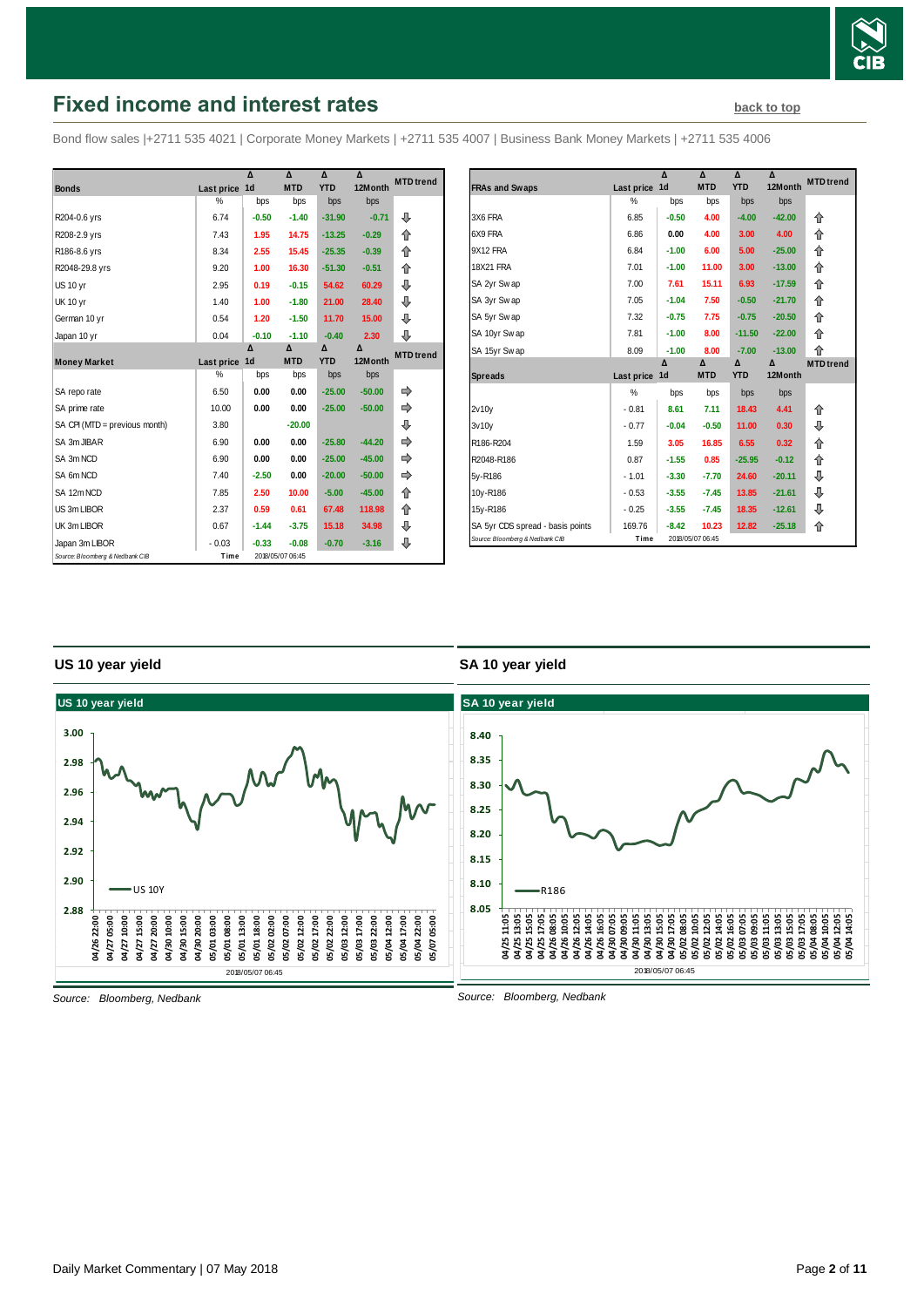

### <span id="page-2-0"></span>**Currencies [back to top](#page-0-0)**

Business Banking FX | +27 11 535 4003 | Corporate FX | +2711 535 4002 | Institutional FX | +2711 535 4005

- On Friday the market was focussed on the outcome of the U.S data, these disappointed and the dollar traded weaker from its recent highs, the move in the rand reaching a high of 12.6825, before closing the week trading at 12.5500, post the local close managing to trade into the mid 12.40's, this morning trading at 12.5500 currently, EURZAR trading at 15.0000 and GBPZAR at 16.9950.
- On the international front the price action in the major currency pairs not nearly as extreme as in the emerging markets, EURUSD continuing to trade between 1.1900 and 1.2000, this morning currently trading at 1.1956.
- Gold has traded marginally firmer since closing the week trading at 1310.30, this morning currently at 1315.00
- On the data front today, no local releases, from Europe we have factory orders, Eurozone investor confidence and retail PMI's, from the U.S consumer credit. U.K is on holiday.
- After coming under sustained over the last week the rand has found some relief in the disappointing dollar data, although the factors which contributed to the local units weakness, including the possibility of a global trade war, remain in place, the price action over the last week will suggest the momentum of the move to the topside has dissipated somewhat in the short term.
- Possible trading range in the rand today 12.4000 to 12.7000



*\*Please note that the sign on the % change reflects the change on the headline number. The narrative indicates the trend direction over the month. For trade in any of these currencies, contact our FX dealing desks*



#### **USDZAR**

*Source: Bloomberg, Nedbank*

#### **EUR/USD**



*Source: Bloomberg, Nedbank*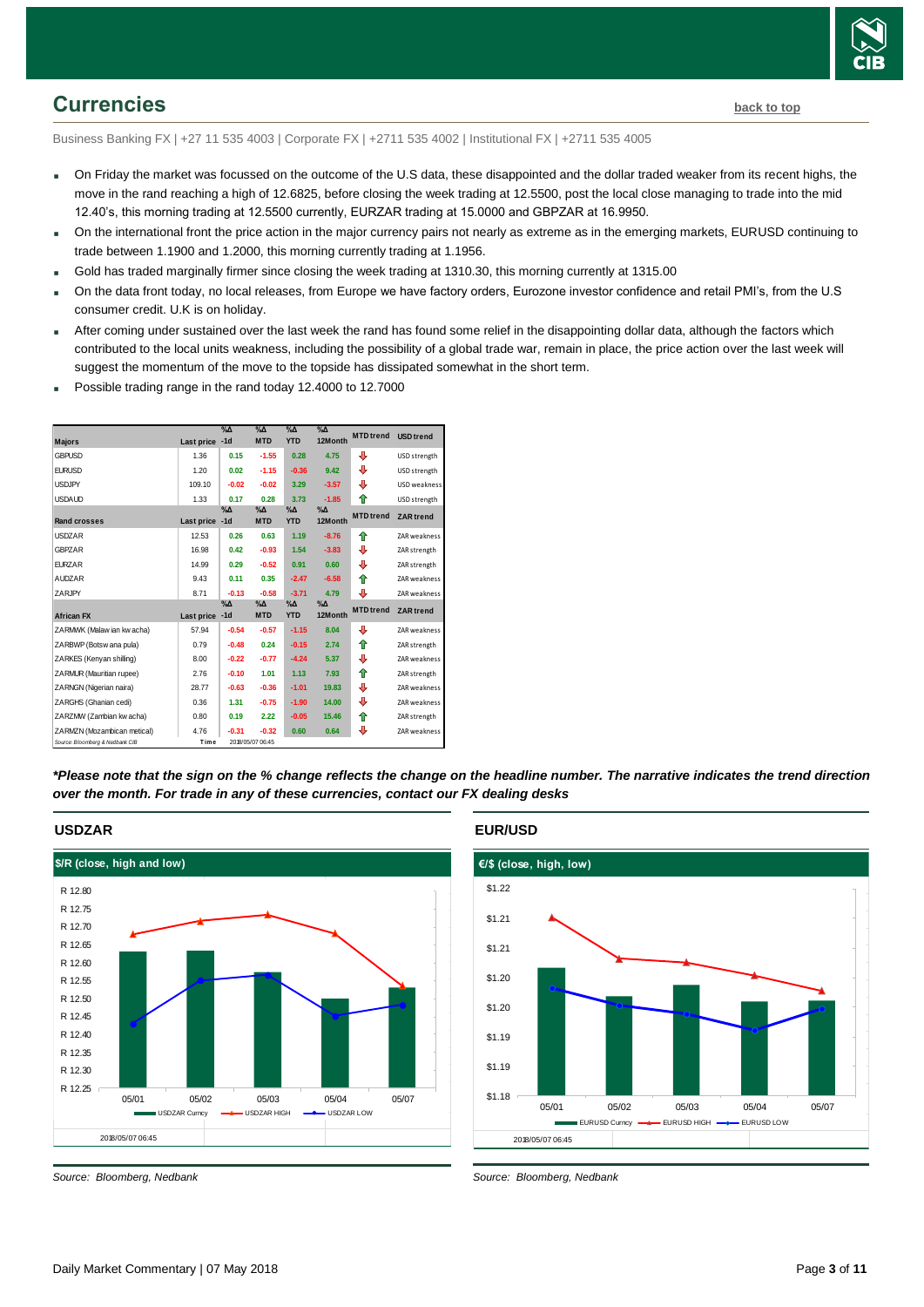

# <span id="page-3-0"></span>**Commodities [back to top](#page-0-0)**

Nedbank CIB Market Commentary | CIBMarketComm@Nedbank.co.za | +27 11 294 1753| +27 11 535 4038

- Oil rose above \$70 a barrel for the first time since November 2014 as traders braced for a re-imposition of U.S. sanctions on Iran. Futures jumped as much as 1.4%.
- Gold rises a fourth day with geopolitical concerns to the fore, including U.S./Iran tensions and stalemate in U.S./China trade talks. Bullion also supported by lower-than-expected U.S. jobs figures. Bullion for spot delivery +0.2% to \$1,317.60/oz.
- $Silver +0.1%$  to \$16.5448/oz. Platinum +0.7% to \$917.85/oz. Palladium +0.8% to \$978.20/oz.
- Zinc on SHFE gains 2.5%, rising with most metals, as commodities brace for this week's China trade data and potential U.S. decision on Iran nuclear deal. LME closed Monday for U.K. public holiday.
- Iron ore for Sept. -2.4%, biggest drop since April 20, to 460 yuan/ton on DCE.

#### Source: Bloomberg

| <b>Commodities</b>              | Last price | $\%$ $\Delta$<br>$-1d$ | $\%$ $\Delta$<br><b>MTD</b> | $\%$ $\Delta$<br><b>YTD</b> | $\%$ $\Delta$<br>12Month | <b>MTD</b> trend |
|---------------------------------|------------|------------------------|-----------------------------|-----------------------------|--------------------------|------------------|
| Brent near future (\$)          | 75.66      | 1.06                   | 0.65                        | 13.14                       | 54.09                    | 11               |
| WTI crude (\$)                  | 70.38      | 0.95                   | 2.64                        | 16.48                       | 52.27                    | 11               |
| Gold spot (\$)                  | 1 316.88   | 0.18                   | $-0.02$                     | 1.08                        | 7.31                     | J                |
| Platinum spot (\$)              | 917.13     | 0.59                   | 1.34                        | $-1.20$                     | $-0.14$                  | fr               |
| SA w hite maize spot (R)        | 2 091.00   | 1.01                   | 2.65                        | 10.05                       | 7.78                     | 11               |
| Source: Bloomberg & Nedbank CIB | Time       |                        | 2018/05/07 06:45            |                             |                          |                  |

#### **SA white maize**



*Source: Bloomberg, Nedbank*

#### **Platinum vs Gold**



*Source: Bloomberg, Nedbank*

#### **Brent Crude vs West Texas Intermediate**



*Source: Bloomberg, Nedbank*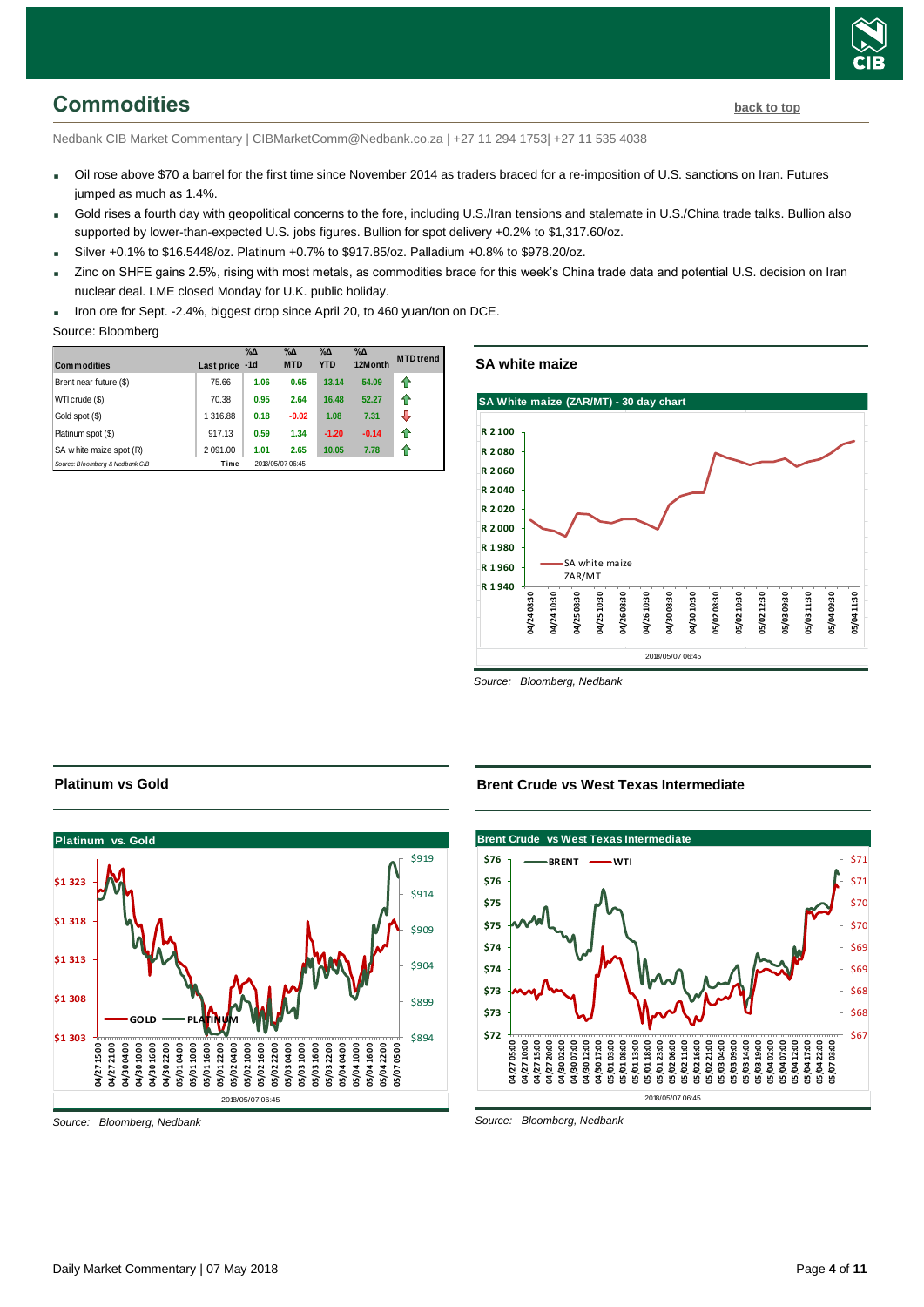

<span id="page-4-0"></span>**Equities [back to top](#page-0-0)** 

Cash equities | +2711 535 4030/31

#### **South Africa**

- The JSE ended Friday's session firmer, with the Top40 adding 0.92%.
- Naspers was the biggest contributor to the gains, recovering from Thursday's selloff, surging 4.88%.
- Gold and platinum counters were amongst the worst performers on the day. The gold index lost 2.72%.
- On the results front, Dis-Chem tumbled 13.86% after their full year earnings disappointed.
- The value traded at the close was R20billion and the ZAR was trading at 12.48 vs the dollar.

#### **UK/Europe**

- European markets rebounded from the weakness seen on Thursday, buoyed by a number of good company results, while banking stocks disappointed.
- Sports car maker, Ferrari rallied 7.7% following a strong quarterly update and British Airways, parent, IAG gained 5.84% after their first quarter adjusted operating profit rose 75%.
- Societe Generale fell 5.17%, despite reporting a higher first quarter profit, but revenue at its investment banking division fell citing a low interest rate environment.
- HSBC and BNP Paribas closed more than 1 % lower on weaker first quarter results.
- The DAX rose 1.02%, the CAC40 climbed 0.26% and the FTSE100 added 0.86%.

#### **USA**

- US markets closed well in the black on Friday, supported by the jobs report.
- Data showed weaker jobs growth in April, but the un-employment rate fell to its lowest level in seventeen years.
- Apple Inc was led the tech sector higher, adding 3.92%, on news that Warren Buffett's Berkshire Hathaway had increased its stake in the company.
- Media company CBC Corp rallied 9.1% their revenue and profit forecasts beat estimates
- The Dow added 1.39%, the S&P500 rose 1.28% and the Nasdaq closed 1.71% higher.

#### **Asia**

- Asian markets are trading mostly firmer this morning, with the Nikkei underperforming in the region.
- Japanese markets experienced a chopped trading session after returning from the Golden Week holidays.
- Financials traded lower as US bond yields fell and exporters lost ground.
- Chinese and Hong Kong stocks rose on expectations of forth coming strong economic data.
- Financial and material stocks lifted the ASX.
- Westpac Banking Group added more than 1% on pleasing results.
- 

| BHP Billiton and South 32 were up 1.46% and 1.60% respectively. |                |               |                             |                             |                          |                             |                  |  |
|-----------------------------------------------------------------|----------------|---------------|-----------------------------|-----------------------------|--------------------------|-----------------------------|------------------|--|
| <b>Developed Markets</b>                                        | Last price -1d | $\%$ $\Delta$ | $\%$ $\Delta$<br><b>MTD</b> | $\sqrt[9]{4}$<br><b>YTD</b> | $\%$ $\Delta$<br>12Month | 2017<br>Performance<br>%    | <b>MTD</b> trend |  |
| Dow Jones                                                       | 24 262.51      | 1.39          | 0.41                        | $-1.85$                     | 15.50                    | 24.33                       | ⇑                |  |
| Nasdag                                                          | 7 209.62       | 1.71          | 2.03                        | 4.44                        | 18.18                    | 27.16                       | ⇑                |  |
| S&P 500                                                         | 2663.42        | 1.28          | 0.58                        | $-0.38$                     | 11.01                    | 18.42                       | ⇑                |  |
| DJ Eurostoxx 50                                                 | 3550.59        | 0.61          | 0.40                        | 1.33                        | $-2.96$                  | 5.70                        | ⇑                |  |
| DAX                                                             | 12819.60       | 1.02          | 1.65                        | $-0.76$                     | 0.81                     | 11.51                       | ⇑                |  |
| CAC                                                             | 5516.05        | 0.26          | $-0.08$                     | 3.83                        | 1.54                     | 8.43                        | ⇩                |  |
| <b>FTSE</b>                                                     | 7567.14        | 0.86          | 0.77                        | $-1.57$                     | 3.70                     | 7.10                        | ⇑                |  |
| ASX200                                                          | 6 087.90       | 0.41          | 1.76                        | 0.38                        | 4.31                     | 6.42                        | ⇑                |  |
| Nikkei 225                                                      | 22 463.48      | $-0.04$       | $-0.02$                     | $-1.32$                     | 15.52                    | 16.18                       | ⇩                |  |
| <b>MSCI World</b>                                               | 2 089.44       | 0.87          | 0.14                        | $-0.67$                     | 10.16                    | 19.65                       | ⇑                |  |
| <b>Emerging Markets</b>                                         | Last price -1d | $\%$ $\Delta$ | %Δ<br><b>MTD</b>            | $\% \Delta$<br><b>YTD</b>   | %Д<br>12Month            | 2017<br>Performance<br>$\%$ | <b>MTD</b> trend |  |
| <b>Hang Seng</b>                                                | 30 077.63      | 0.51          | $-2.37$                     | 0.53                        | 22.88                    | 35.19                       | ⇩                |  |
| Shanghai                                                        | 3 128.34       | 1.21          | 1.50                        | $-5.41$                     | 0.82                     | 5.46                        | ⇑                |  |
| Brazil Bovespa                                                  | 83 118.03      | $-0.20$       | $-3.48$                     | 8.79                        | 26.49                    | 28.22                       | ⇩                |  |
| India - NSE                                                     | 35 021.59      | 0.30          | $-0.39$                     | 2.83                        | 17.29                    | 27.91                       | ⇩                |  |
| Russia Micex                                                    | 2 2 8 9.47     | 0.68          | $-0.76$                     | 8.52                        | 14.34                    | $-7.69$                     | ⇩                |  |
| <b>MSCI</b> Emerging                                            | 1 136.17       | $-0.15$       | $-2.43$                     | $-1.92$                     | 16.14                    | 34.35                       | J                |  |
| <b>SA Indices</b>                                               | Last price -1d | %Д            | %Δ<br><b>MTD</b>            | $\% \Delta$<br><b>YTD</b>   | %Δ<br>12Month            | 2017<br>Performance<br>%    | <b>MTD</b> trend |  |
| JSE All Share                                                   | 57 648.87      | 0.65          | $-1.04$                     | $-3.12$                     | 7.60                     | 17.47                       | ⇩                |  |
| Top 40                                                          | 50 873.59      | 0.92          | $-1.06$                     | $-3.16$                     | 8.22                     | 19.66                       | ⇩                |  |
| Resi 10                                                         | 38 152.90      | 0.26          | 0.58                        | 5.12                        | 20.09                    | 13.03                       | ⇑                |  |
| Indi 25                                                         | 74 893.25      | 1.42          | $-1.32$                     | $-5.30$                     | 2.69                     | 23.03                       | ⇩                |  |
| Fini 15                                                         | 17 435.70      | 0.11          | $-2.23$                     | $-2.45$                     | 17.46                    | 18.54                       | ⇩                |  |
| Source: Bloomberg & Nedbank CIB                                 | Time           |               | 2018/05/07 06:45            |                             |                          |                             |                  |  |

#### **Short-term performance of SA equity indices**



*Source: Bloomberg, Nedbank*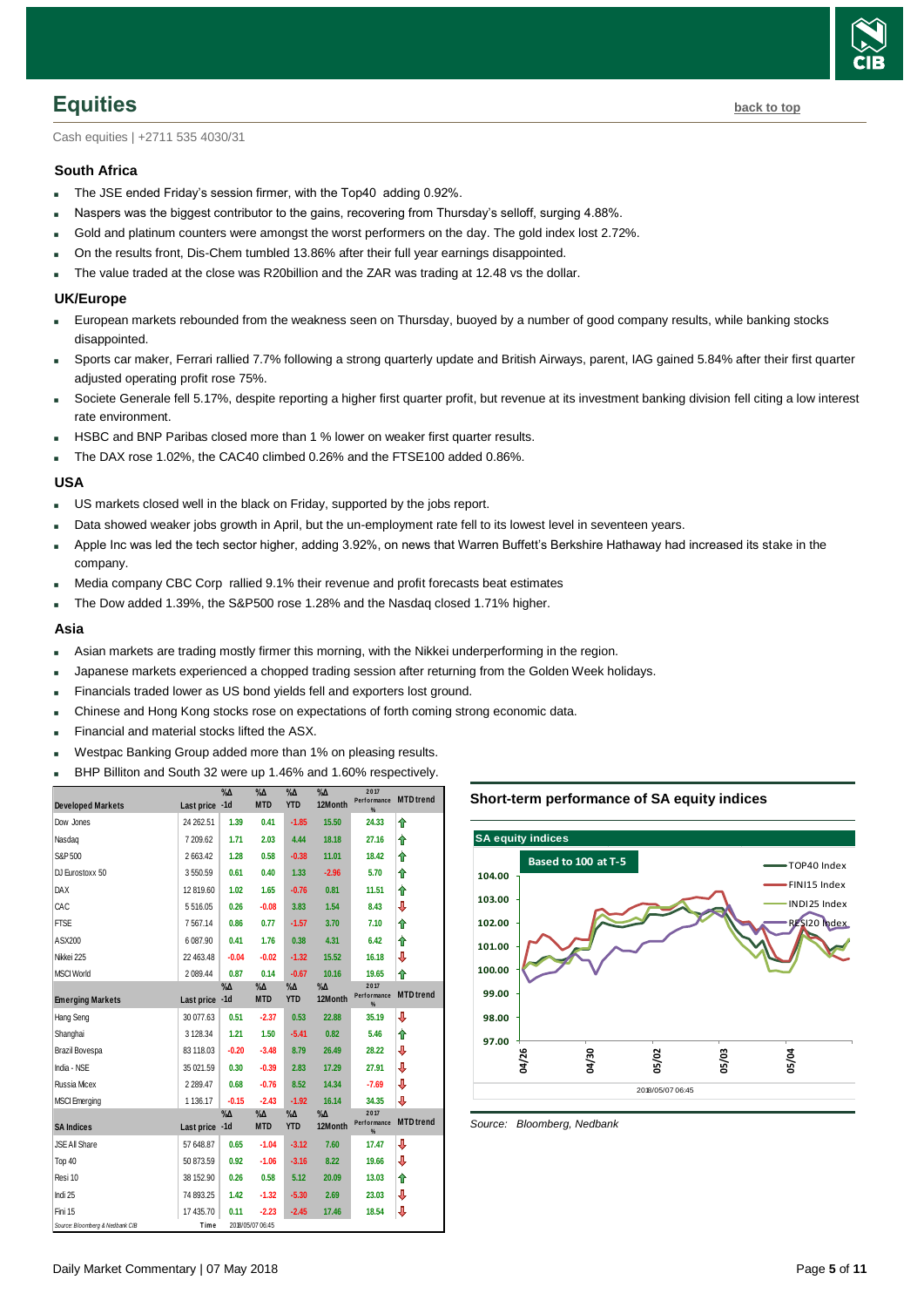# <span id="page-5-0"></span>**Last day to trade back to the contract of the contract of the contract of the contract of the contract of the contract of the contract of the contract of the contract of the contract of the contract of the contract of t**

Susan Correia [| Scorreia@Nedbankcapital.co.za](mailto:Scorreia@Nedbankcapital.co.za) | +27 11 295 8227

| Share code  | Share name                | Dividend / interest rate |
|-------------|---------------------------|--------------------------|
| 8 May 2018  |                           |                          |
| <b>ACT</b>  | AfroCentric Inv Corp Ltd  | dividend $@$ 16cps       |
| <b>ALP</b>  | Atlantic Leaf Prop Ltd    | dividend $@78.016$ ocps  |
| <b>KST</b>  | <b>PSG Konsult Limitd</b> | dividend $@$ 12.30cps    |
| <b>NTCP</b> | Netcare Limited Pref      | dividend @ 421.541100    |
| ZED         | Zeder Inv Ltd             | dividend $@11\text{cps}$ |

*Source: JSE*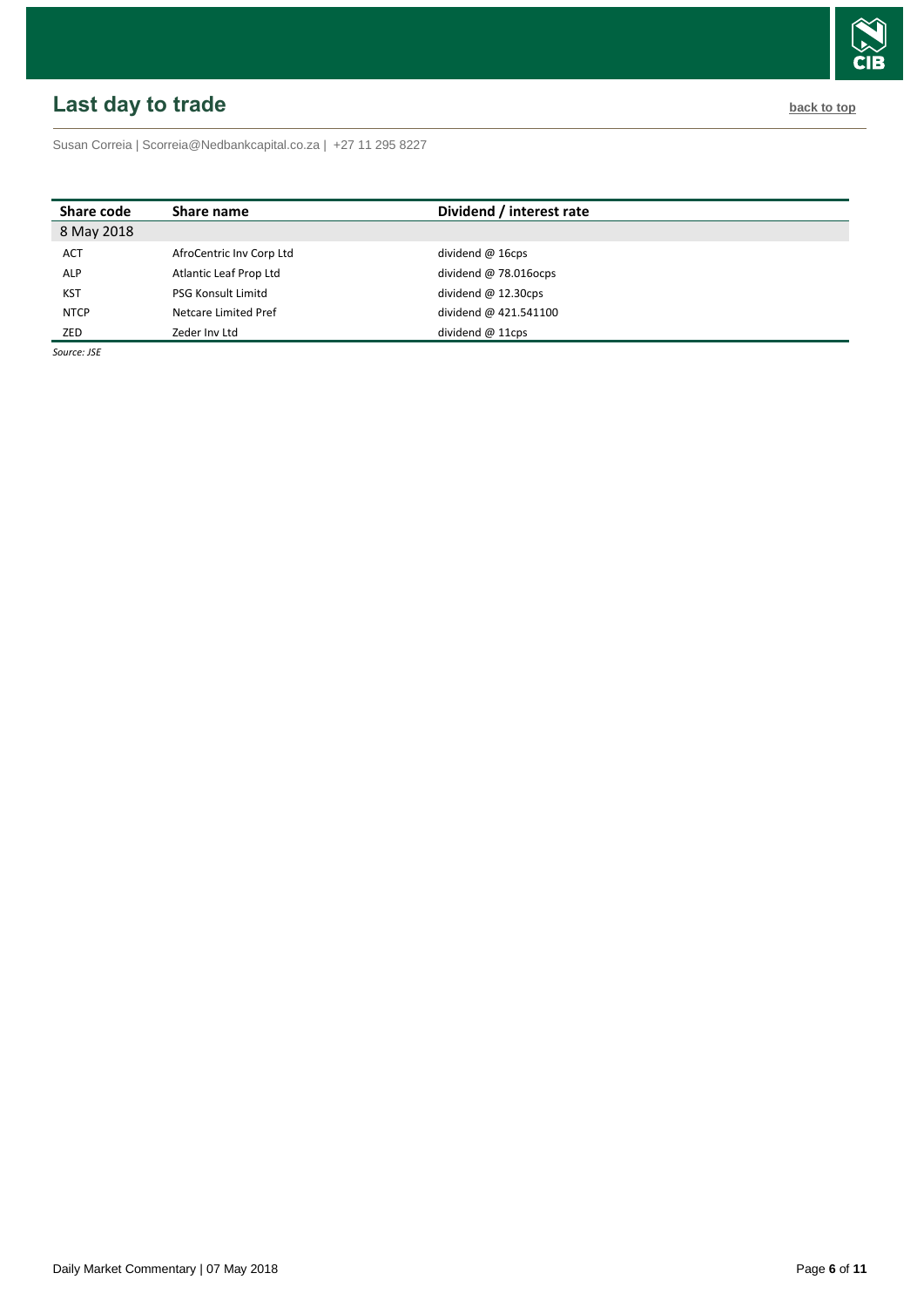# **JSE performance [back to top](#page-0-0) back to top**

|                                         |                | $\% \Delta$ | %Δ<br><b>MTD</b> | $\% \Delta$<br><b>YTD</b> | $\% \Delta$<br>12Month | 2017<br>Performance | <b>MTD</b> trend |
|-----------------------------------------|----------------|-------------|------------------|---------------------------|------------------------|---------------------|------------------|
| <b>Top40 constituents</b>               | Last price -1d |             |                  |                           |                        | %                   |                  |
| AGL: Anglo American Plc                 | 296.65         | $-0.35$     | 0.16             | 16.05                     | 65.38                  | 29.43               | ⇑                |
| ANG: Anglogold Ashanti Ltd              | 111.50         | $-3.04$     | $-0.76$          | $-13.31$                  | $-25.91$               | -14.78              | ⊕                |
| APN: Aspen Pharmacare Holdings Lt       | 268.05         | $-0.48$     | $-0.42$          | $-3.41$                   | $-2.93$                | -1.62               | ⇩                |
| <b>BGA: Barclays Africa Group Ltd</b>   | 179.77         | 1.85        | $-1.76$          | $-1.22$                   | 24.49                  | 7.05                | ⇩                |
| BID: Bid Corp Ltd                       | 272.96         | $-2.28$     | $-4.76$          | $-9.31$                   | $-5.55$                | 20.93               | ⇩                |
| BIL: Bhp Billiton Plc                   | 272.12         | 1.11        | 2.17             | 8.61                      | 36.93                  | 11.95               | ⇑                |
| BTI: British American Tobacco Plc       | 665.36         | $-1.28$     | $-3.18$          | $-19.79$                  | $-28.05$               | 6.38                | ⇩                |
| BVT: Bidvest Group Ltd                  | 238.91         | 1.23        | $-2.54$          | 9.55                      | 42.89                  | 21.18               | ⊕                |
| CFR : Financiere Richemont-Dep Rec      | 119.48         | $-0.43$     | 0.50             | 6.92                      | 2.91                   | 24.15               | ⇑                |
| CPI: Capitec Bank Holdings Ltd          | 848.01         | $-1.39$     | $-4.62$          | $-22.76$                  | 10.76                  | 58.44               | ⊕                |
| DSY: Discovery Ltd                      | 170.69         | 1.43        | $-1.48$          | $-8.23$                   | 29.31                  | 61.26               | ⇩                |
| FSR: Firstrand Ltd                      | 65.00          | 0.37        | $-2.93$          | $-3.35$                   | 34.99                  | 25.00               | ⇩                |
| GFI : Gold Fields Ltd                   | 48.80          | $-1.97$     | 4.12             | $-9.80$                   | 13.23                  | 23.12               | ⇑                |
| <b>GRT: Grow thpoint Properties Ltd</b> | 27.61          | $-2.58$     | $-5.12$          | $-0.18$                   | 7.98                   | 6.59                | ⊕                |
| INL: Investec Ltd                       | 96.70          | $-0.53$     | $-1.80$          | 7.78                      | $-3.32$                | $-1.57$             | ⇩                |
| INP: Investec Plc                       | 97.59          | $-0.89$     | $-2.04$          | 8.72                      | $-1.95$                | -1.52               | ⇩                |
| IPL: Imperial Holdings Ltd              | 227.35         | $-1.32$     | $-5.42$          | $-13.27$                  | 45.94                  | 41.52               | ⊕                |
| LHC: Life Healthcare Group Holdin       | 28.78          | $-1.17$     | $-2.44$          | 3.71                      | $-0.42$                | $-9.23$             | ⊕                |
| MEI: Mediclinic International Plc       | 117.58         | 0.12        | 1.61             | 10.53                     | $-16.66$               | $-18.17$            | ⇑                |
| MND: Mondi Ltd                          | 326.94         | 1.01        | $-6.35$          | 6.76                      | $-3.75$                | 14.66               | ⇩                |
| MNP: Mondi Plc                          | 327.93         | 1.15        | $-1.38$          | 7.43                      | $-3.80$                | 14.14               | ⊕                |
| MRP: Mr Price Group Ltd                 | 268.33         | 0.49        | $-2.07$          | 9.58                      | 82.54                  | 53.52               | ⊕                |
| MTN: Mtn Group Ltd                      | 126.19         | $-1.00$     | 0.76             | -7.62                     | 8.32                   | 5.08                | ⇑                |
| NED: Nedbank Group Ltd                  | 291.50         | 1.04        | $-2.01$          | 13.82                     | 34.83                  | 6.16                | ⇩                |
| NPN: Naspers Ltd-N Shs                  | 3019.33        | 4.88        | $-1.31$          | $-12.51$                  | 16.03                  | 69.72               | ⊕                |
| NRP: Nepi Rockcastle Plc                | 133.28         | 0.51        | $-3.13$          | $-37.59$                  |                        |                     | ⇩                |
| OML: Old Mutual Plc                     | 42.69          | $-0.72$     | $-1.64$          | 12.34                     | 28.39                  | 9.35                | ⇩                |
| RDF: Redefine Properties Ltd            | 11.68          | $-0.85$     | $-2.50$          | 9.16                      | 7.55                   | $-6.96$             | ⊕                |
| REM: Remgro Ltd                         | 221.45         | 0.25        | $-1.45$          | $-6.17$                   | 2.45                   | 4.19                | ⇩                |
| RMH : Rmb Holdings Ltd                  | 76.13          | 0.53        | $-2.87$          | $-3.84$                   | 26.31                  | 18.13               | ⇩                |
| RNI: Reinet Investments Sca             | 232.96         | $-0.44$     | $-0.75$          | $-14.98$                  |                        |                     | ⊕                |
| SAP: Sappi Limited                      | 81.54          | 0.67        | 2.05             | $-8.89$                   | $-20.83$               | 0.56                | ⇑                |
| SBK: Standard Bank Group Ltd            | 211.59         | 1.08        | $-1.27$          | 8.14                      | 44.89                  | 28.22               | ⇩                |
| SHP: Shoprite Holdings Ltd              | 243.82         | $-0.42$     | $-2.08$          | 10.23                     | 20.11                  | 27.89               | ⊕                |
| SLM: Sanlam Ltd                         | 78.38          | 0.28        | $-1.05$          | -9.91                     | 12.83                  | 36.30               | ⇩                |
| SOL: Sasol Ltd                          | 445.31         | $-0.15$     | $-0.59$          | 4.00                      | 8.67                   | 5.32                | ⇩                |
| SPP: Spar Group Limited/The             | 204.00         | 0.05        | $-3.52$          | 0.33                      | 13.05                  | 2.82                | ⇩                |
| TBS: Tiger Brands Ltd                   | 371.32         | $-3.52$     | $-4.54$          | $-19.28$                  | $-4.81$                | 16.65               | ⇩                |
| TFG: The Foschini Group Ltd             | 208.41         | $-0.01$     | $-3.07$          | 5.61                      | 36.67                  | 24.11               | ⊕                |
| TRU: Truw orths International Ltd       | 101.00         | $-0.49$     | -1.46            | 6.91                      | 27.61                  | 17.70               | ⇩                |
| VOD: Vodacom Group Ltd                  | 150.93         | 1.30        | $-3.23$          | 3.60                      | $-0.70$                | $-3.27$             | ⊕                |
| WHL: Woolw orths Holdings Ltd           | 63.04          | $-0.52$     | $-1.88$          | $-3.48$                   | -11.65                 | $-9.09$             | ⇩                |
|                                         |                |             |                  |                           |                        |                     |                  |
| Source: Bloomberg & Nedbank CIB         | Time           |             | 2018/05/07 06:45 |                           |                        |                     |                  |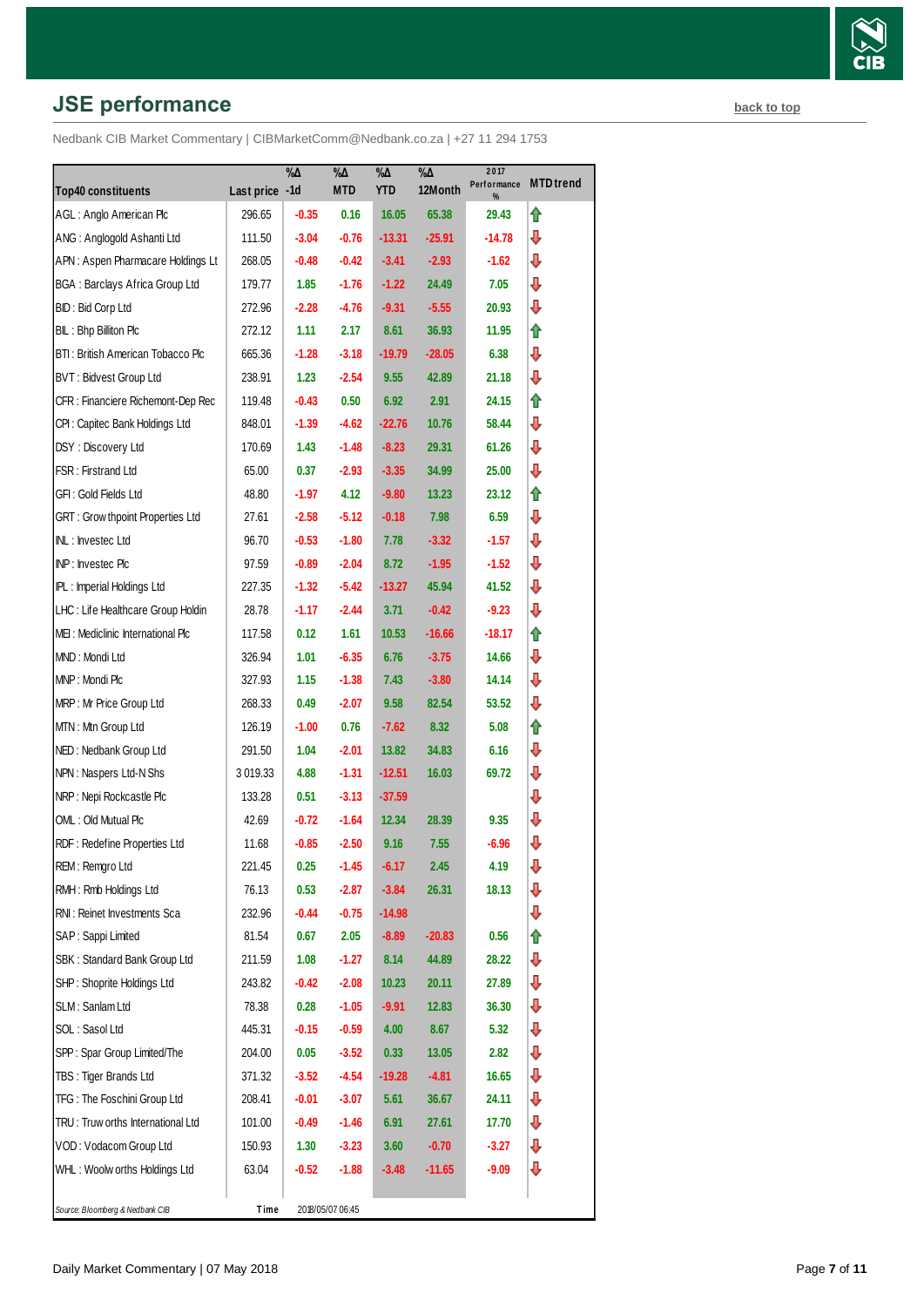

# <span id="page-7-0"></span>**Economics [back to top](#page-0-0)**

Nedbank CIB Market Commentary | CIBMarketComm@Nedbank.co.za | +27 11 294 1753

#### **US**

- US nonfarm payrolls data disappointed in March, creating 164k jobs, from 135k previously (revised from 103k), worse than consensus of 192k. Despite the disappointment in payrolls, labour market conditions remain extremely tight, with many businesses reporting significant difficulty in sourcing skilled labour. As evidence, manufacturing overtime hours increased in April even though the length of the workweek remained below the cycle peak, as employers find difficulty obtaining more labour.
- The secondary industries created more jobs in April than it did in March, driven by construction. The service-sector pace of job creation remained more or less unchanged. Industries like trade and transport which had been key drivers of payroll gains previously, shed jobs in April. Only the business services, education, healthcare, leisure and hospitality industries ramped up employment in April.
- Seasonal factors like weather conditions also played a hand at limiting payroll gains in April as inclement weather conditions prevented some people from working full-time, or unable to work entirely.
- Nonetheless, the unemployment rate declined to 3.9% from 4.1% previously, but this was more as a result of a lower labour force participation rate and the continued decline in the pool of available labour. The pool of available labour continued to shrink for the fourth consecutive month in April. The last time the unemployment rate was this low was in the year 2000.
- Average hourly earnings fared worse than expected, with earnings at 2.6% y/y in April, unchanged from March but worse than expectations of 2.7%. Earnings growth has been propped up by the construction and retail trade industries in April.
- The US labour market is now well below full employment levels, and at this stage the Fed expects slack to be reduced faster and for this to lead to inflationary pressures. The Fed has expressed its tolerance of inflation breaches, however we need to see demand-pull inflation react sufficiently well in order to sustain inflation at or above the Fed's inflation target. Economic conditions will likely warrant two more rate hikes by the Fed this year, however policymakers are debating whether or not to hike rates by a total of 4 times this year as oppose to the three reflected in the Fed Dots. We do not think the Fed will risk squandering the current recovery, and hence anticipate two more rate hikes this year.

**Synopsis: With economic activity likely to expand at a solid pace this year, we continue to assess conditions in the US economy as upbeat and willing to withstand two more rate hikes from the Fed this year. The market is already pricing in a 90% probability of a hike from the Fed next month. With the new improved outlook on inflation (and if it does eventually materialise) the Fed could maintain its hawkish stance through the course of this year.**

#### **Europe**

- Eurozone retail sales growth eased to 0.8% y/y in March, from 1.8% previously, worse than consensus of 1.9%. The biggest disappointment in sales came from a sharp decline in textiles, clothing and footwear, electrical goods and furniture, and a slower pace of growth in sales of fuel, non-food products, and pharmaceutical goods.
- Countries which saw lower retail sales in March were Germany, Ireland and Spain. German retail sales contracted sharply, and had been the key driver of the slowdown in regional sales in March.
- Consumer activity remains positive, and supportive of economic growth in the region. However inflationary pressures remain benign despite upbeat demand, and this may keep the ECB cautious in the near term.

**Synopsis: The ECB recently sounded more upbeat about Eurozone growth, however this hasn't translated into a sustainable rise in inflation, thereby keeping the ECB cautious. The ECB continues to reiterate that even though the asset purchase programme will be halved this year, and possibly come to an end soon, its holdings and reinvestments will be supportive of financial conditions and the economy over the medium term.**

#### **US labour market remains tight, well below full-employment**



*Source: Bloomberg, Nedbank*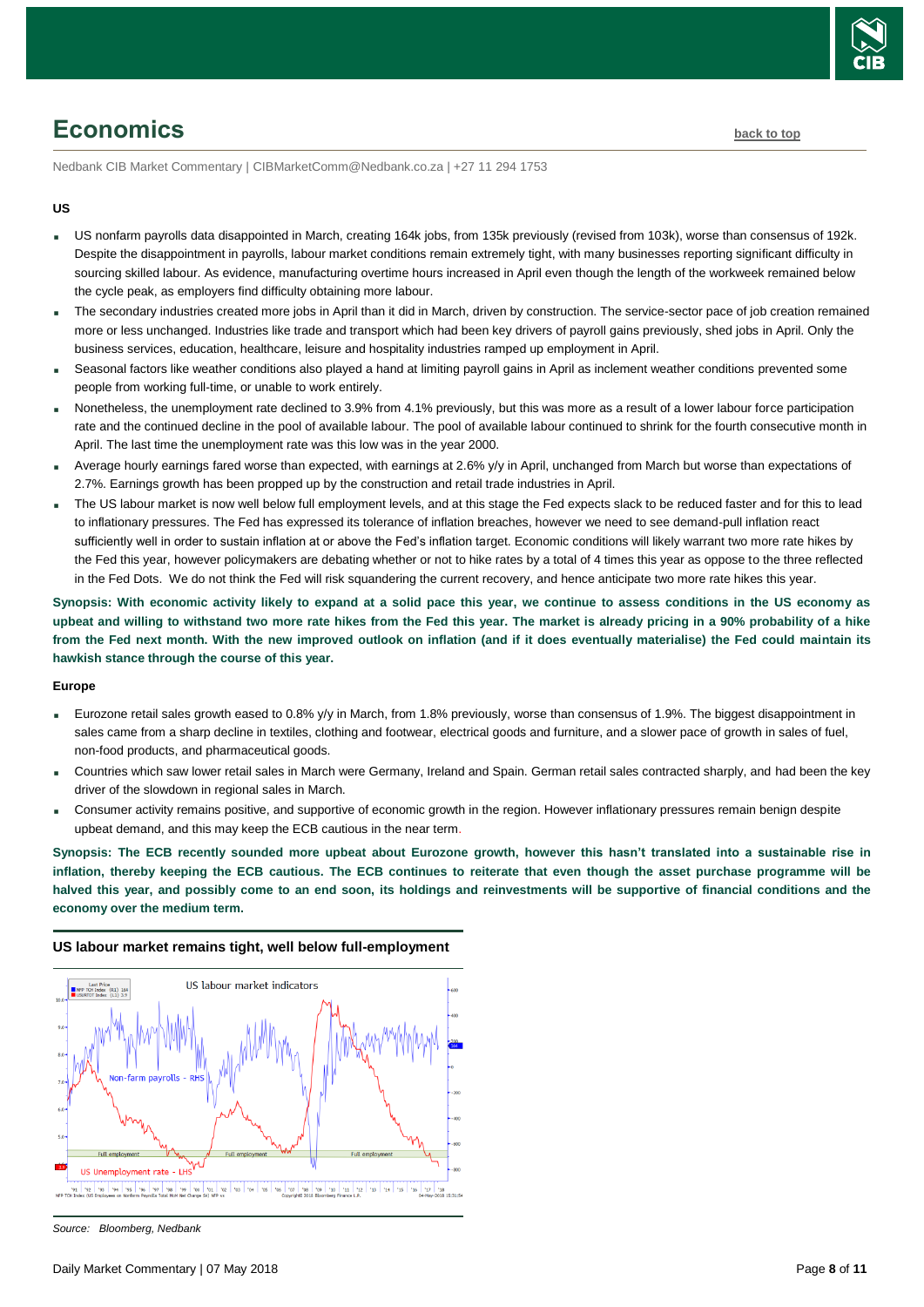

# <span id="page-8-0"></span>**Economic calendar [back to top](#page-0-0)**

Nedbank CIB Market Commentary | CIBMarketComm@Nedbank.co.za | +27 11 294 1753

|                   | <b>Country Event</b> |                                    | Period           | <b>Survey</b>    | Actual                       | Prior            | <b>Revised</b> |
|-------------------|----------------------|------------------------------------|------------------|------------------|------------------------------|------------------|----------------|
| 04-May            |                      |                                    |                  |                  |                              |                  |                |
| 03:45 AM          | <b>CH</b>            | Caixin China PMI Services          | <b>APR</b>       |                  | 52.9                         | 52.3             |                |
| 09:55 AM          | <b>GE</b>            | Markit Germany Services PMI        | APR <sub>F</sub> |                  | 53.0                         | 53.0             |                |
| 10:00 AM          | EC                   | Markit Eurozone Services PMI       | APR <sub>F</sub> |                  | 54.7                         | 54.7             |                |
| 10:06 AM          | <b>CH</b>            | <b>BoP Current Account Balance</b> | 1QP              |                  | <b>USD-28.2b</b>             | <b>USD 62.3b</b> |                |
| 11:00 AM          | EC                   | Retail Sales YoY                   | <b>MAR</b>       |                  | 0.8%                         | 1.8%             |                |
| 02:30 PM          | <b>US</b>            | Average Hourly Earnings YoY        | APR              |                  | 2.6%                         | 2.7%             | 2.6%           |
| 02:30 PM          | <b>US</b>            | Change in Nonfarm Payrolls         | APR              |                  | 164k                         | 103k             | 135k           |
| 02:30 PM          | <b>US</b>            | Labor Force Participation Rate     | APR              |                  | 62.8%                        | 62.9%            |                |
| 02:30 PM          | <b>US</b>            | Unemployment Rate                  | <b>APR</b>       |                  | 3.9%                         | 4.1%             |                |
| 07-May            |                      |                                    |                  |                  |                              |                  |                |
| 12:00 AM          | <b>CH</b>            | Foreign Reserves                   | APR              | <b>USD 3131b</b> | <b>USD 3143b</b>             | <b>USD 3143b</b> |                |
| 08:00 AM          | <b>GE</b>            | Factory Orders WDA YoY             | <b>MAR</b>       | 5.0%             |                              | 3.5%             |                |
| 10:30 AM          | EC                   | Sentix Investor Confidence         | <b>MAY</b>       | 21.0             |                              | 19.6             |                |
| 09:00 PM          | <b>US</b>            | Consumer Credit                    | <b>MAR</b>       | <b>USD 16.0b</b> |                              | <b>USD 10.6b</b> |                |
| 08-May            |                      |                                    |                  |                  |                              |                  |                |
| 12:00 AM          | CH                   | Exports YoY CNY                    |                  | 4.00%            | $\blacksquare$               | $-9.80%$         |                |
| 12:00 AM          | <b>CH</b>            | Imports YoY CNY                    | <b>APR</b>       | 10.40%           |                              | 5.90%            |                |
| 12:00 AM          | <b>CH</b>            | <b>Trade Balance CNY</b>           | APR              | CNY 189.1b       | $\blacksquare$               | CNY -29.8b       |                |
| 12:00 AM          | <b>CH</b>            | Imports YoY                        | APR              | 16.00%           |                              | 14.40%           |                |
| 12:00 AM          | <b>CH</b>            | Exports YoY                        | APR              | 8.0%             |                              | $-2.7%$          |                |
| 12:00 AM          | <b>CH</b>            | <b>Trade Balance</b>               | APR              | <b>USD 27.8b</b> | $\blacksquare$               | <b>USD-5.0b</b>  |                |
| 01:30 AM          | <b>JN</b>            | Overall Household Spending YoY     | <b>MAR</b>       | 1.00%            | $\blacksquare$               | $-0.90%$         |                |
| 08:00 AM          | <b>GE</b>            | <b>Current Account Balance</b>     | <b>MAR</b>       | <b>EUR 27.0b</b> | $\qquad \qquad \blacksquare$ | <b>EUR 20.7b</b> |                |
| 08:00 AM          | GE                   | Exports SA MoM                     | <b>MAR</b>       | 1.80%            |                              | $-3.10%$         |                |
| 08:00 AM          | <b>GE</b>            | Imports SA MoM                     | <b>MAR</b>       | 1.00%            |                              | $-1.30%$         |                |
| 08:00 AM          | <b>GE</b>            | <b>Trade Balance</b>               | <b>MAR</b>       | <b>EUR 22.5b</b> | $\blacksquare$               | <b>EUR 18.5b</b> |                |
| 08:00 AM          | <b>SA</b>            | <b>Gross Reserves</b>              | <b>APR</b>       | <b>USD 49.5b</b> | $\qquad \qquad \blacksquare$ | <b>USD 50.0b</b> |                |
| 08:00 AM          | SA                   | Net Reserves                       | APR              | <b>USD 43.4b</b> |                              | <b>USD 43.4b</b> |                |
| 08:00 AM          | GE                   | Industrial Production WDA YoY      | <b>MAR</b>       | 3.00%            |                              | 2.60%            |                |
| 04:00 PM          | <b>US</b>            | <b>JOLTS Job Openings</b>          | <b>MAR</b>       | 6075             |                              | 6052             |                |
| Source: Bloomberg |                      | 2018/05/07 06:45                   |                  |                  |                              |                  |                |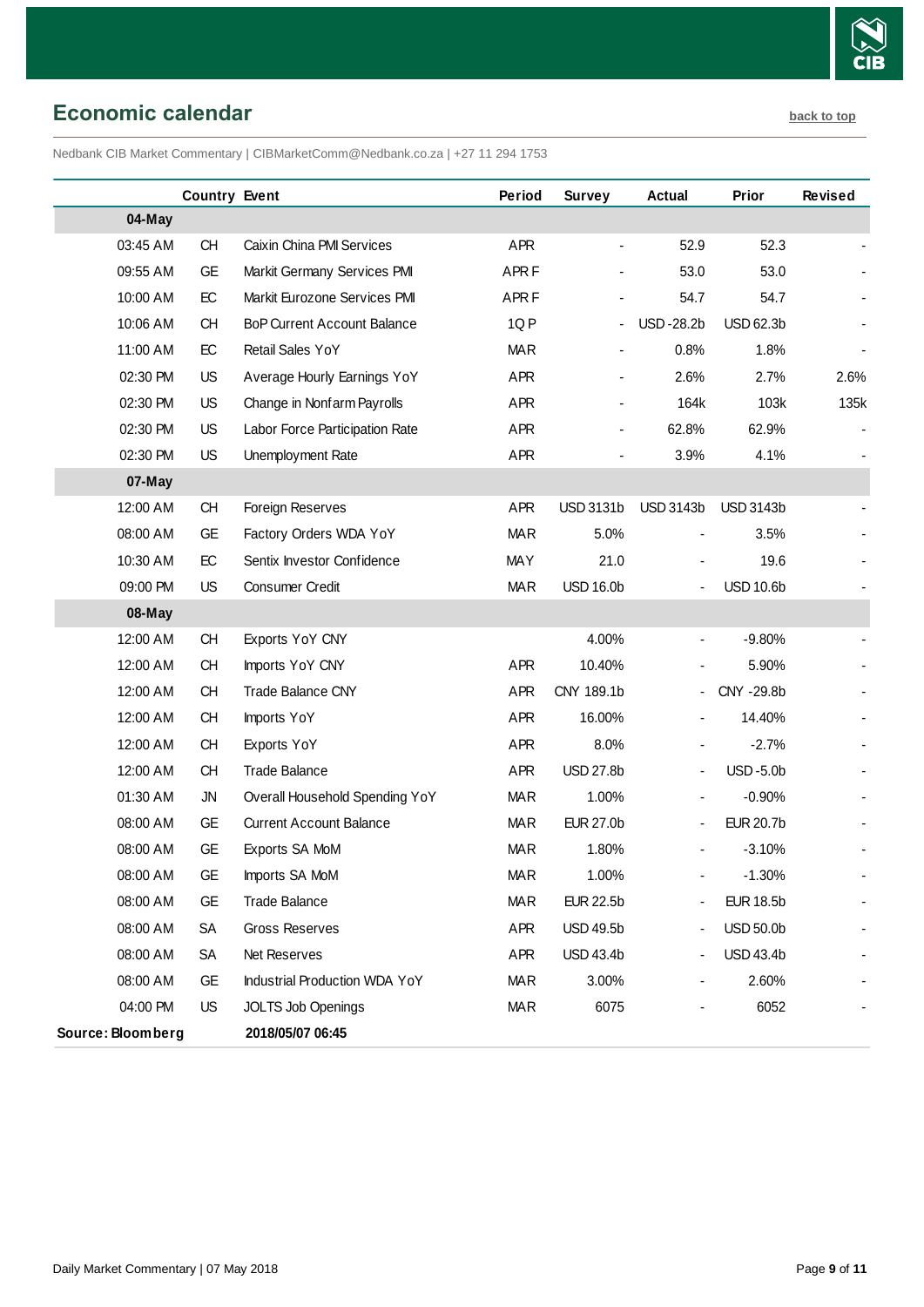

# <span id="page-9-0"></span>**Contacts**

**Treasury: Economic Analyst Reezwana Sumad** (011) 294 1753

**ALM Portfolio Management** (011) 535 4042

**Equities Sales and Distribution** (011) 535 4030/31

**Forex Institutional Sales Desk** (011) 535 4005

**Interest Rate Swaps & FRA's Trading** (011) 535 4004

**Money Market Institutional Sales Desk** (011) 535 4008

**Bond Trading** (011) 535 4021

**Forex Business Banking Sales Desk** (011) 535 4003

**Forex Retail Sales Desk** (011) 535 4020

**Money Market Business Banking Sales Desk** (011) 535 4006

**Non Soft & Soft Commodities Trading** (011) 535 4038

**Credit Derivatives**  (011) 535 4047

**Forex Corporate Sales Desk** JHB (011) 535 4002; DBN (031) 327 3000; CTN (021) 413 9300

**Inflation Trading** (011) 535 4026

**Money Market Corporate Sales Desk** JHB (011) 535 4007; DBN (031) 327 3000; CTN (021) 413 9300

**Preference shares desk** (011) 535 4072